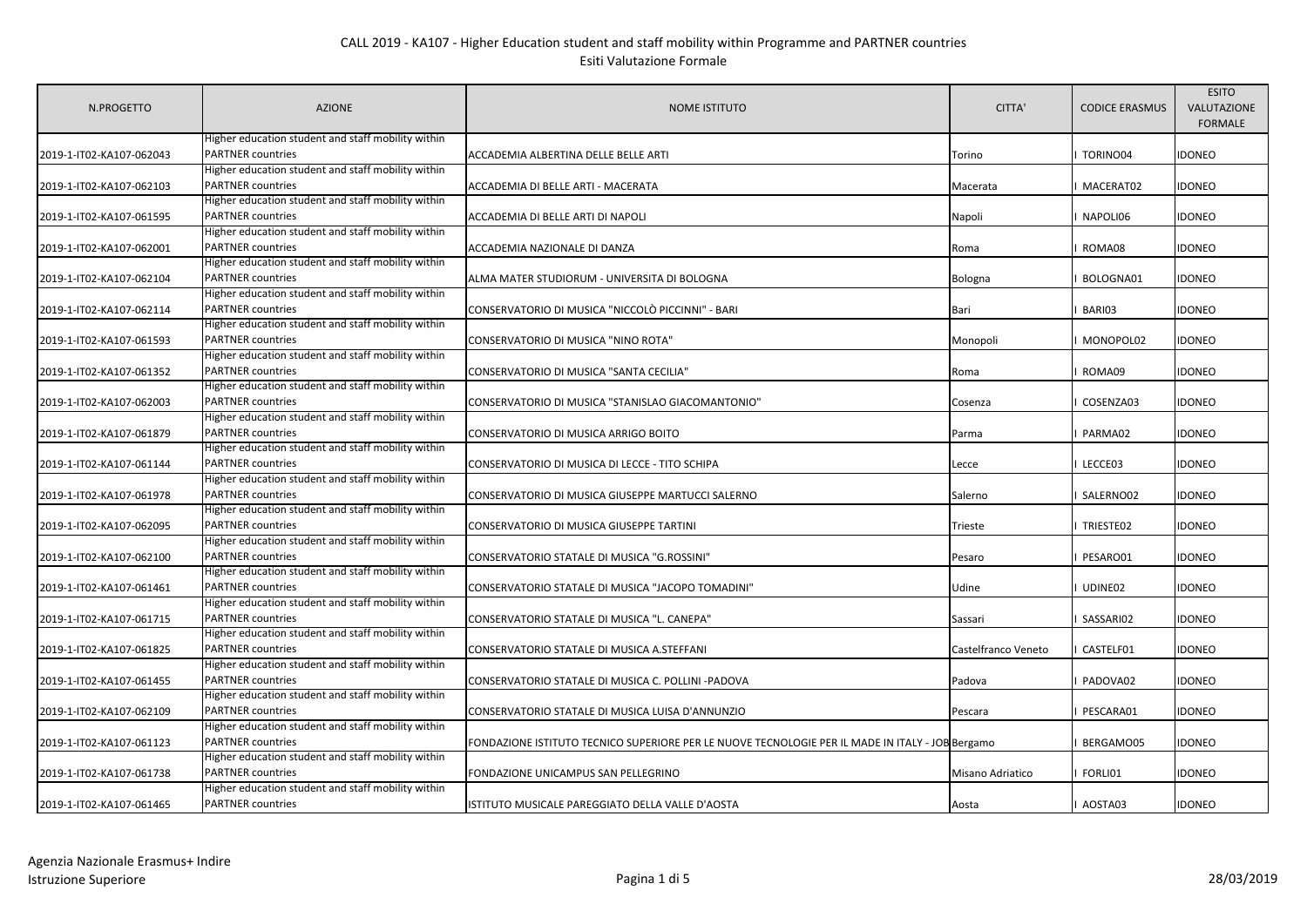|                          | Higher education student and staff mobility within |                                                                       |               |                        |               |
|--------------------------|----------------------------------------------------|-----------------------------------------------------------------------|---------------|------------------------|---------------|
| 2019-1-IT02-KA107-061550 | <b>PARTNER</b> countries                           | ISTITUTO SUPERIORE DI STUDI MUSICALI "TOSCANINI"                      | Ribera (Ag)   | AGRIGEN02              | IDONEO        |
|                          | Higher education student and staff mobility within |                                                                       |               |                        |               |
| 2019-1-IT02-KA107-061289 | <b>PARTNER countries</b>                           | ISTITUTO SUPERIORE DI STUDI MUSICALI "V. BELLINI " DI CALTANISSETTA   | Caltanissetta | CALTANI01              | <b>IDONEO</b> |
|                          | Higher education student and staff mobility within |                                                                       |               |                        |               |
| 2019-1-IT02-KA107-061427 | <b>PARTNER countries</b>                           | LIBERA UNIVERSITA MARIA SS. ASSUNTA DI ROMA                           | Roma          | ROMA04                 | <b>IDONEO</b> |
|                          | Higher education student and staff mobility within |                                                                       |               |                        |               |
| 2019-1-IT02-KA107-062026 | <b>PARTNER</b> countries                           | LINK CAMPUS UNIVERSITY                                                | Roma          | ROMA26                 | <b>IDONEO</b> |
|                          | Higher education student and staff mobility within |                                                                       |               |                        |               |
| 2019-1-IT02-KA107-062097 | <b>PARTNER countries</b>                           | NABA NUOVA ACCADEMIA DI BELLE ARTI MILANO                             | Milano        | MILANO11               | IDONEO        |
|                          | Higher education student and staff mobility within |                                                                       |               |                        |               |
| 2019-1-IT02-KA107-061555 | <b>PARTNER countries</b>                           | POLITECNICO DI BARI                                                   | Bari          | BARI05                 | <b>IDONEO</b> |
|                          | Higher education student and staff mobility within |                                                                       |               |                        |               |
| 2019-1-IT02-KA107-062098 | <b>PARTNER countries</b>                           | POLITECNICO DI MILANO                                                 | Milano        | MILANO02               | IDONEO        |
|                          | Higher education student and staff mobility within |                                                                       |               |                        |               |
| 2019-1-IT02-KA107-061512 | <b>PARTNER</b> countries                           | POLITECNICO DI TORINO                                                 | Torino        | TORINO02               | IDONEO        |
|                          | Higher education student and staff mobility within |                                                                       |               |                        |               |
| 2019-1-IT02-KA107-061516 | <b>PARTNER</b> countries                           | SAINT LOUIS MUSIC CENTER SRL                                          | Rome          | ROMA30                 | <b>IDONEO</b> |
|                          | Higher education student and staff mobility within |                                                                       |               |                        |               |
| 2019-1-IT02-KA107-062117 | <b>PARTNER countries</b>                           | SCUOLA SUPERIORE DI STUDI UNIVERSITARI E DI PERFEZIONAMENTO SANT'ANNA | Pisa          | PISA03                 | <b>IDONEO</b> |
|                          | Higher education student and staff mobility within |                                                                       |               |                        |               |
| 2019-1-IT02-KA107-061966 | <b>PARTNER countries</b>                           | SCUOLA SUPERIORE PER MEDIATORI LINGUISTICI                            | Lucca         | LUCCA02                | <b>IDONEO</b> |
|                          | Higher education student and staff mobility within |                                                                       |               |                        |               |
| 2019-1-IT02-KA107-062058 | <b>PARTNER</b> countries                           | SIENA JAZZ - ACCADEMIA NAZIONALE DEL JAZZ                             | Siena         | SIENA05                | <b>IDONEO</b> |
|                          | Higher education student and staff mobility within |                                                                       |               |                        |               |
| 2019-1-IT02-KA107-062002 | <b>PARTNER</b> countries                           | TIBER UMBRIA COMETT EDUCATION PROGRAMME                               | Perugia       | <b>TIBER Consortia</b> | <b>IDONEO</b> |
|                          | Higher education student and staff mobility within |                                                                       |               |                        |               |
| 2019-1-IT02-KA107-062113 | <b>PARTNER countries</b>                           | UNIFORMAZIONE S.R.L.                                                  | Italy         | VICENZA02              | <b>IDONEO</b> |
|                          | Higher education student and staff mobility within |                                                                       |               |                        |               |
| 2019-1-IT02-KA107-062027 | <b>PARTNER</b> countries                           | UNIMED - UNIONE DELLE UNIVERSITA DEL MEDITERRANEO                     | Roma          | UNIMED consortia       | <b>IDONEO</b> |
|                          | Higher education student and staff mobility within |                                                                       |               |                        |               |
| 2019-1-IT02-KA107-061754 | <b>PARTNER</b> countries                           | UNIVERSITA CA' FOSCARI VENEZIA                                        | Venezia       | VENEZIA01              | <b>IDONEO</b> |
|                          | Higher education student and staff mobility within |                                                                       |               |                        |               |
| 2019-1-IT02-KA107-062096 | <b>PARTNER</b> countries                           | UNIVERSITA CAMPUS BIO MEDICO DI ROMA                                  | Roma          | ROMA14                 | idoneo        |
|                          | Higher education student and staff mobility within |                                                                       |               |                        |               |
| 2019-1-IT02-KA107-061604 | <b>PARTNER</b> countries                           | UNIVERSITA CATTOLICA DEL SACRO CUORE                                  | Milano        | MILANO03               | IDONEO        |
|                          | Higher education student and staff mobility within |                                                                       |               |                        |               |
| 2019-1-IT02-KA107-061718 | <b>PARTNER countries</b>                           | UNIVERSITA DEGLI STUDI DEL MOLISE                                     | Campobasso    | CAMPOBA01              | <b>IDONEO</b> |
|                          | Higher education student and staff mobility within |                                                                       |               |                        |               |
| 2019-1-IT02-KA107-061852 | <b>PARTNER countries</b>                           | UNIVERSITA DEGLI STUDI DEL SANNIO                                     | Benevento     | BENEVEN02              | <b>IDONEO</b> |
|                          | Higher education student and staff mobility within |                                                                       |               |                        |               |
| 2019-1-IT02-KA107-061452 | <b>PARTNER countries</b>                           | UNIVERSITA DEGLI STUDI DELLA BASILICATA                               | Potenza       | POTENZA01              | idoneo        |
|                          | Higher education student and staff mobility within |                                                                       |               |                        |               |
| 2019-1-IT02-KA107-061399 | <b>PARTNER</b> countries                           | UNIVERSITA DEGLI STUDI DELLA CAMPANIA LUIGI VANVITELLI                | Caserta       | NAPOLI09               | <b>IDONEO</b> |
|                          | Higher education student and staff mobility within |                                                                       |               |                        |               |
| 2019-1-IT02-KA107-061962 | <b>PARTNER</b> countries                           | UNIVERSITA DEGLI STUDI DELLA TUSCIA                                   | Viterbo       | VITERBO01              | IDONEO        |
|                          | Higher education student and staff mobility within |                                                                       |               |                        |               |
| 2019-1-IT02-KA107-061437 | <b>PARTNER countries</b>                           | UNIVERSITA DEGLI STUDI DELL'AQUILA                                    | L Aguila      | I L-AQUIL01            | <b>IDONEO</b> |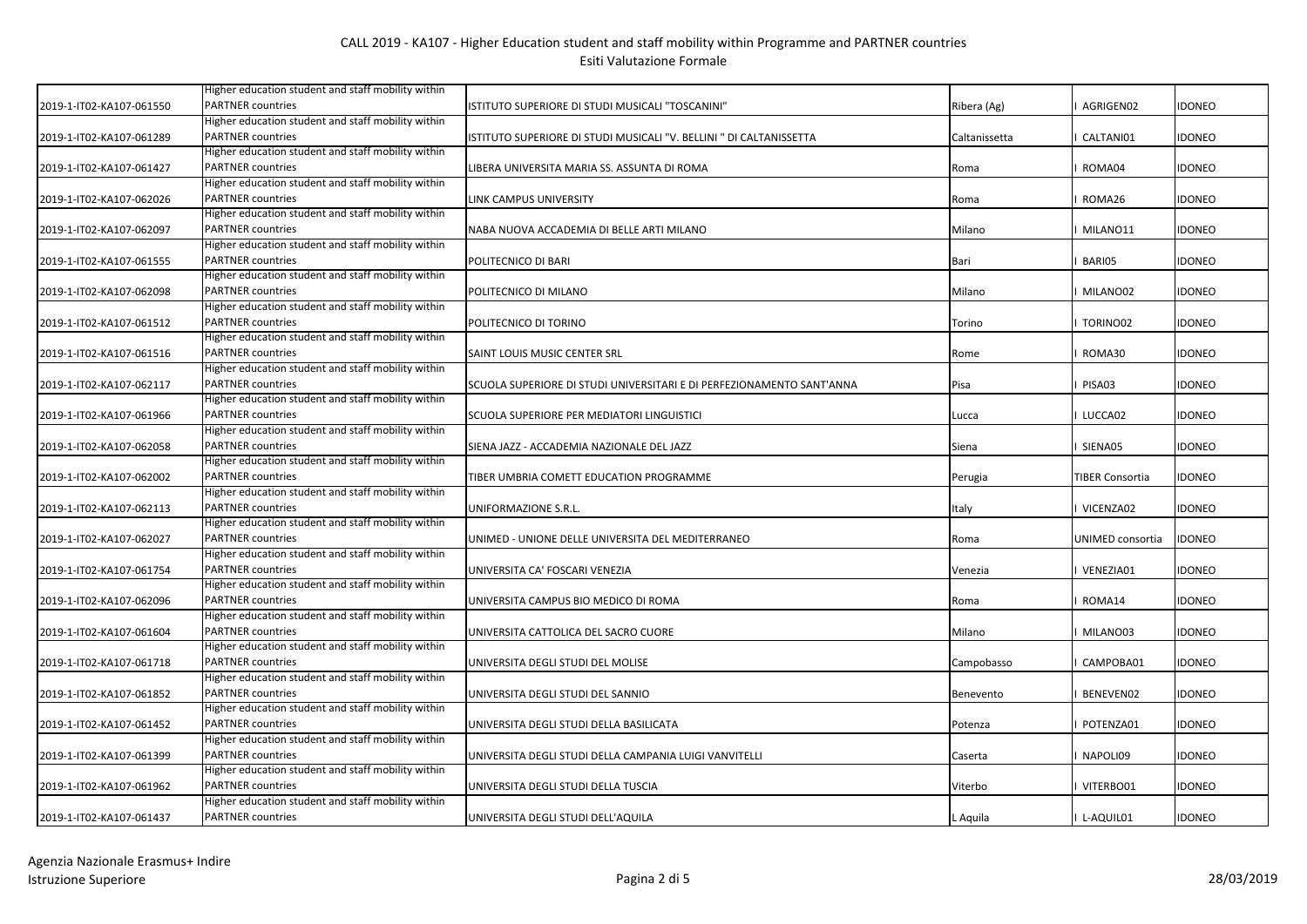| 2019-1-IT02-KA107-061795 | Higher education student and staff mobility within<br><b>PARTNER</b> countries | UNIVERSITA DEGLI STUDI DELL'INSUBRIA                      | Varese         | VARESE02  | IDONEO        |
|--------------------------|--------------------------------------------------------------------------------|-----------------------------------------------------------|----------------|-----------|---------------|
|                          | Higher education student and staff mobility within                             |                                                           |                |           |               |
| 2019-1-IT02-KA107-061494 | <b>PARTNER countries</b>                                                       | UNIVERSITA DEGLI STUDI DI BARI ALDO MORO                  | Bari           | BARI01    | <b>IDONEO</b> |
|                          | Higher education student and staff mobility within                             |                                                           |                |           |               |
| 2019-1-IT02-KA107-061514 | <b>PARTNER countries</b>                                                       | UNIVERSITA' DEGLI STUDI DI BERGAMO                        | Bergamo        | BERGAMO01 | <b>IDONEO</b> |
|                          | Higher education student and staff mobility within                             |                                                           |                |           |               |
| 2019-1-IT02-KA107-062112 | <b>PARTNER countries</b>                                                       | UNIVERSITA DEGLI STUDI DI BRESCIA                         | <b>Brescia</b> | BRESCIA01 | <b>IDONEO</b> |
|                          | Higher education student and staff mobility within                             |                                                           |                |           |               |
| 2019-1-IT02-KA107-062105 | <b>PARTNER countries</b>                                                       | UNIVERSITA DEGLI STUDI DI CAGLIARI                        | Cagliari       | CAGLIAR01 | <b>IDONEO</b> |
|                          | Higher education student and staff mobility within                             |                                                           |                |           |               |
| 2019-1-IT02-KA107-061492 | <b>PARTNER</b> countries                                                       | UNIVERSITA DEGLI STUDI DI CAMERINO                        | Camerino       | CAMERIN01 | <b>IDONEO</b> |
|                          | Higher education student and staff mobility within                             |                                                           |                |           |               |
| 2019-1-IT02-KA107-061476 | <b>PARTNER countries</b>                                                       | UNIVERSITA DEGLI STUDI DI CASSINO E DEL LAZIO MERIDIONALE | Cassino        | CASSINO01 | <b>IDONEO</b> |
|                          | Higher education student and staff mobility within                             |                                                           |                |           |               |
| 2019-1-IT02-KA107-061669 | <b>PARTNER countries</b>                                                       | UNIVERSITA DEGLI STUDI DI CATANIA                         | Catania        | CATANIA01 | <b>IDONEO</b> |
|                          | Higher education student and staff mobility within                             |                                                           |                |           |               |
| 2019-1-IT02-KA107-061336 | <b>PARTNER countries</b>                                                       | UNIVERSITA DEGLI STUDI DI FERRARA                         | Ferrara        | FERRARA01 | idoneo        |
|                          | Higher education student and staff mobility within                             |                                                           |                |           |               |
| 2019-1-IT02-KA107-061645 | <b>PARTNER countries</b>                                                       | UNIVERSITA DEGLI STUDI DI FIRENZE                         | Florence       | FIRENZE01 | <b>IDONEO</b> |
|                          | Higher education student and staff mobility within                             |                                                           |                |           |               |
| 2019-1-IT02-KA107-061790 | <b>PARTNER countries</b>                                                       | UNIVERSITA DEGLI STUDI DI FOGGIA                          | Foggia         | FOGGIA03  | idoneo        |
|                          | Higher education student and staff mobility within                             |                                                           |                |           |               |
| 2019-1-IT02-KA107-061390 | <b>PARTNER</b> countries                                                       | UNIVERSITA DEGLI STUDI DI GENOVA                          | Genova         | GENOVA01  | <b>IDONEO</b> |
|                          | Higher education student and staff mobility within                             |                                                           |                |           |               |
| 2019-1-IT02-KA107-061167 | <b>PARTNER</b> countries                                                       | UNIVERSITA DEGLI STUDI DI MACERATA                        | Macerata       | MACERAT01 | <b>IDONEO</b> |
|                          | Higher education student and staff mobility within                             |                                                           |                |           |               |
| 2019-1-IT02-KA107-061485 | <b>PARTNER countries</b>                                                       | UNIVERSITA DEGLI STUDI DI MESSINA                         | Messina        | MESSINA01 | <b>IDONEO</b> |
|                          | Higher education student and staff mobility within                             |                                                           |                |           |               |
| 2019-1-IT02-KA107-062106 | <b>PARTNER</b> countries                                                       | UNIVERSITA DEGLI STUDI DI MILANO                          | Milano         | MILANO01  | <b>IDONEO</b> |
|                          | Higher education student and staff mobility within                             |                                                           |                |           |               |
| 2019-1-IT02-KA107-061621 | <b>PARTNER countries</b>                                                       | UNIVERSITA' DEGLI STUDI DI MILANO-BICOCCA                 | Milano         | MILANO16  | IDONEO        |
|                          | Higher education student and staff mobility within                             |                                                           |                |           |               |
| 2019-1-IT02-KA107-061432 | <b>PARTNER</b> countries                                                       | UNIVERSITA DEGLI STUDI DI MODENA E REGGIO EMILIA          | Modena         | MODENA01  | <b>IDONEO</b> |
| 2019-1-IT02-KA107-061646 | Higher education student and staff mobility within<br><b>PARTNER countries</b> |                                                           |                |           |               |
|                          | Higher education student and staff mobility within                             | UNIVERSITA DEGLI STUDI DI NAPOLI FEDERICO II              | Napoli         | NAPOLI01  | <b>IDONEO</b> |
|                          | <b>PARTNER countries</b>                                                       |                                                           |                |           |               |
| 2019-1-IT02-KA107-061652 | Higher education student and staff mobility within                             | UNIVERSITA DEGLI STUDI DI NAPOLI L'ORIENTALE              | <b>Naples</b>  | NAPOLI02  | <b>IDONEO</b> |
| 2019-1-IT02-KA107-061326 | <b>PARTNER countries</b>                                                       | UNIVERSITA DEGLI STUDI DI NAPOLI PARTHENOPE               | Napoli         | NAPOLI03  | <b>IDONEO</b> |
|                          | Higher education student and staff mobility within                             |                                                           |                |           |               |
| 2019-1-IT02-KA107-061740 | <b>PARTNER</b> countries                                                       | UNIVERSITA DEGLI STUDI DI PADOVA                          | Padova         | PADOVA01  | <b>IDONEO</b> |
|                          | Higher education student and staff mobility within                             |                                                           |                |           |               |
| 2019-1-IT02-KA107-062108 | <b>PARTNER</b> countries                                                       | UNIVERSITA DEGLI STUDI DI PALERMO                         | Palermo        | PALERMO01 | idoneo        |
|                          | Higher education student and staff mobility within                             |                                                           |                |           |               |
| 2019-1-IT02-KA107-062110 | <b>PARTNER</b> countries                                                       | UNIVERSITA DEGLI STUDI DI PARMA                           | Parma          | PARMA01   | idoneo        |
|                          | Higher education student and staff mobility within                             |                                                           |                |           |               |
| 2019-1-IT02-KA107-061657 | <b>PARTNER countries</b>                                                       | UNIVERSITA DEGLI STUDI DI PAVIA                           | Pavia          | I PAVIA01 | <b>IDONEO</b> |
|                          |                                                                                |                                                           |                |           |               |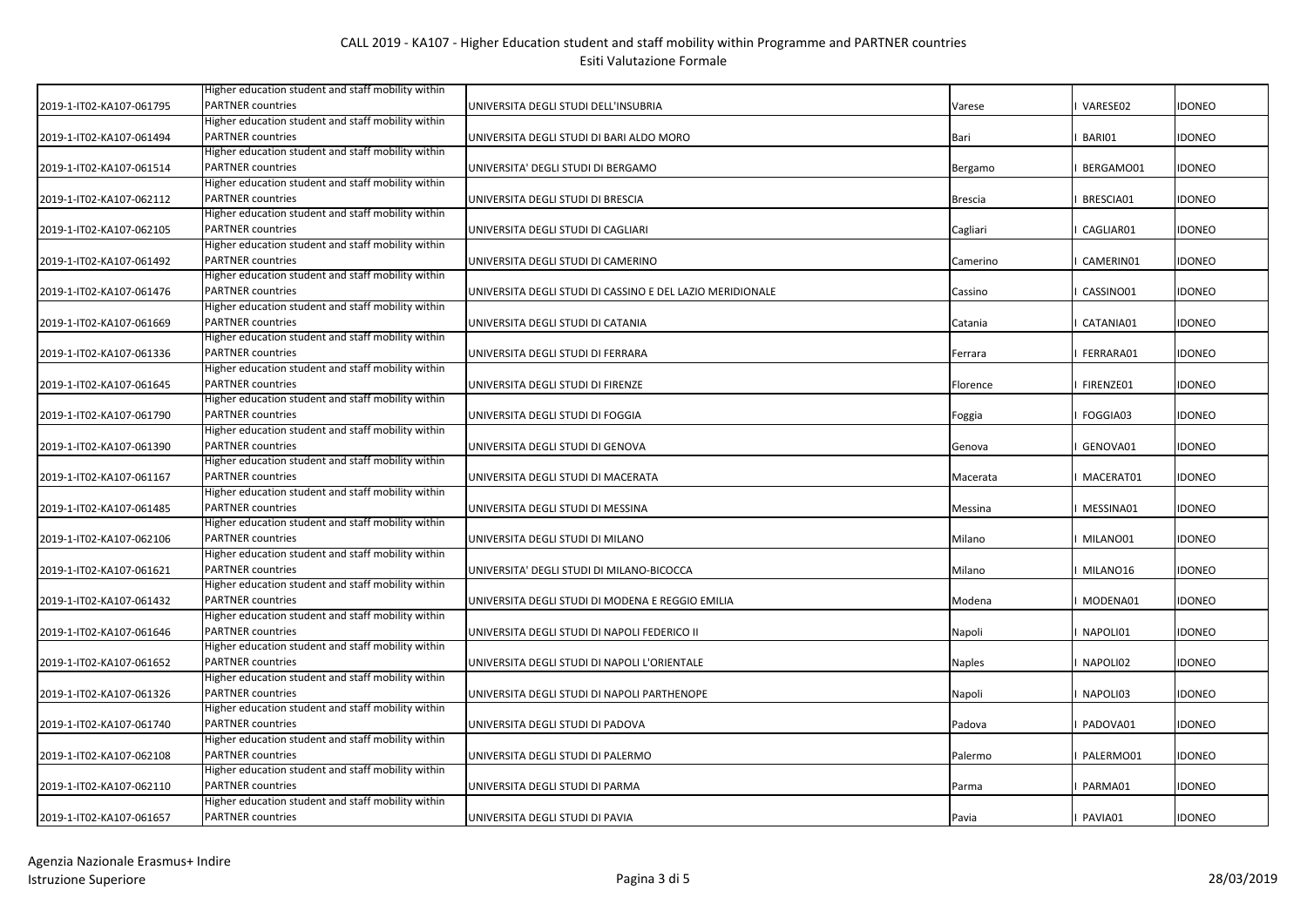|                          | Higher education student and staff mobility within |                                                              |                     |             |               |
|--------------------------|----------------------------------------------------|--------------------------------------------------------------|---------------------|-------------|---------------|
| 2019-1-IT02-KA107-062042 | <b>PARTNER</b> countries                           | UNIVERSITA DEGLI STUDI DI PERUGIA                            | Perugia             | PERUGIA01   | IDONEO        |
|                          | Higher education student and staff mobility within |                                                              |                     |             |               |
| 2019-1-IT02-KA107-062115 | <b>PARTNER countries</b>                           | UNIVERSITA DEGLI STUDI DI ROMA LA SAPIENZA                   | Roma                | ROMA01      | <b>IDONEO</b> |
|                          | Higher education student and staff mobility within |                                                              |                     |             |               |
| 2019-1-IT02-KA107-062000 | <b>PARTNER countries</b>                           | UNIVERSITA DEGLI STUDI DI ROMA TOR VERGATA                   | Roma                | ROMA02      | <b>IDONEO</b> |
|                          | Higher education student and staff mobility within |                                                              |                     |             |               |
| 2019-1-IT02-KA107-062102 | <b>PARTNER countries</b>                           | UNIVERSITA DEGLI STUDI DI SALERNO                            | Fisciano Sa         | SALERNO01   | <b>IDONEO</b> |
|                          | Higher education student and staff mobility within |                                                              |                     |             |               |
| 2019-1-IT02-KA107-061622 | <b>PARTNER</b> countries                           | UNIVERSITA DEGLI STUDI DI SASSARI                            | Sassari             | SASSARI01   | <b>IDONEO</b> |
|                          | Higher education student and staff mobility within |                                                              |                     |             |               |
| 2019-1-IT02-KA107-061120 | <b>PARTNER</b> countries                           | UNIVERSITA DEGLI STUDI DI SCIENZE GASTRONOMICHE              | Pollenzo            | BRA01       | <b>IDONEO</b> |
|                          | Higher education student and staff mobility within |                                                              |                     |             |               |
| 2019-1-IT02-KA107-062116 | <b>PARTNER countries</b>                           | UNIVERSITA' DEGLI STUDI DI SIENA                             | Siena               | SIENA01     | <b>IDONEO</b> |
|                          | Higher education student and staff mobility within |                                                              |                     |             |               |
| 2019-1-IT02-KA107-062099 | <b>PARTNER countries</b>                           | UNIVERSITA DEGLI STUDI DI TERAMO                             | Teramo              | TERAMO01    | idoneo        |
|                          | Higher education student and staff mobility within |                                                              |                     |             |               |
| 2019-1-IT02-KA107-061765 | <b>PARTNER countries</b>                           | UNIVERSITA DEGLI STUDI DI TORINO                             | Torino              | TORINO01    | idoneo        |
|                          | Higher education student and staff mobility within |                                                              |                     |             |               |
| 2019-1-IT02-KA107-061375 | <b>PARTNER</b> countries                           | UNIVERSITA DEGLI STUDI DI TRENTO                             | Trento              | TRENTO01    | <b>IDONEO</b> |
|                          | Higher education student and staff mobility within |                                                              |                     |             |               |
| 2019-1-IT02-KA107-061482 | <b>PARTNER countries</b>                           | UNIVERSITA DEGLI STUDI DI UDINE                              | Udine               | UDINE01     | idoneo        |
|                          | Higher education student and staff mobility within |                                                              |                     |             |               |
| 2019-1-IT02-KA107-062111 | <b>PARTNER</b> countries                           | UNIVERSITA' DEGLI STUDI DI URBINO CARLO BO                   | Urbino              | URBINO01    | <b>IDONEO</b> |
|                          | Higher education student and staff mobility within |                                                              |                     |             |               |
| 2019-1-IT02-KA107-061698 | <b>PARTNER</b> countries                           | UNIVERSITA DEGLI STUDI DI VERONA                             | Verona              | VERONA01    | <b>IDONEO</b> |
|                          | Higher education student and staff mobility within |                                                              | Roma                |             |               |
| 2019-1-IT02-KA107-061977 | <b>PARTNER</b> countries                           | UNIVERSITA DEGLI STUDI EUROPEA                               |                     | ROMA23      | <b>IDONEO</b> |
|                          | Higher education student and staff mobility within |                                                              |                     |             |               |
| 2019-1-IT02-KA107-062107 | <b>PARTNER countries</b>                           | UNIVERSITA DEGLI STUDI GABRIELE D'ANNUNZIO DI CHIETI-PESCARA | Chieti              | CHIETI01    | IDONEO        |
|                          | Higher education student and staff mobility within |                                                              |                     |             |               |
| 2019-1-IT02-KA107-061919 | <b>PARTNER</b> countries                           | UNIVERSITA DEGLI STUDI INTERNAZIONALI DI ROMA                | Roma                | ROMA20      | IDONEO        |
|                          | Higher education student and staff mobility within |                                                              |                     |             |               |
| 2019-1-IT02-KA107-061312 | <b>PARTNER</b> countries                           | UNIVERSITA DEGLI STUDI MAGNA GRAECIA DI CATANZARO            | Catanzaro           | CATANZA02   | <b>IDONEO</b> |
|                          | Higher education student and staff mobility within |                                                              |                     |             |               |
| 2019-1-IT02-KA107-061705 | <b>PARTNER</b> countries                           | UNIVERSITA DEGLI STUDI MEDITERRANEA DI REGGIO CALABRIA       | Reggio Calabria     | REGGIO01    | <b>IDONEO</b> |
|                          | Higher education student and staff mobility within |                                                              |                     |             |               |
| 2019-1-IT02-KA107-061796 | <b>PARTNER countries</b>                           | UNIVERSITA DEGLI STUDI NICCOLO CUSANO TELEMATICA ROMA        | Roma                | ROMA31      | <b>IDONEO</b> |
|                          | Higher education student and staff mobility within |                                                              |                     |             |               |
| 2019-1-IT02-KA107-061310 | <b>PARTNER countries</b>                           | UNIVERSITA DEGLI STUDI ROMA TRE                              | Roma                | ROMA16      | <b>IDONEO</b> |
|                          | Higher education student and staff mobility within |                                                              |                     |             |               |
| 2019-1-IT02-KA107-061483 | <b>PARTNER</b> countries                           | UNIVERSITA DEL SALENTO                                       | Lecce               | LECCE01     | <b>IDONEO</b> |
|                          | Higher education student and staff mobility within |                                                              |                     |             |               |
| 2019-1-IT02-KA107-062018 | <b>PARTNER</b> countries                           | UNIVERSITA DELLA CALABRIA                                    | Arcavacata Di Rende | COSENZA01   | idoneo        |
|                          | Higher education student and staff mobility within |                                                              |                     |             |               |
| 2019-1-IT02-KA107-061955 | <b>PARTNER</b> countries                           | UNIVERSITA DI PISA                                           | Pisa                | PISA01      | idoneo        |
|                          | Higher education student and staff mobility within |                                                              |                     |             |               |
| 2019-1-IT02-KA107-061640 | <b>PARTNER countries</b>                           | UNIVERSITA IUAV DI VENEZIA                                   | Venezia             | I VENEZIA02 | <b>IDONEO</b> |